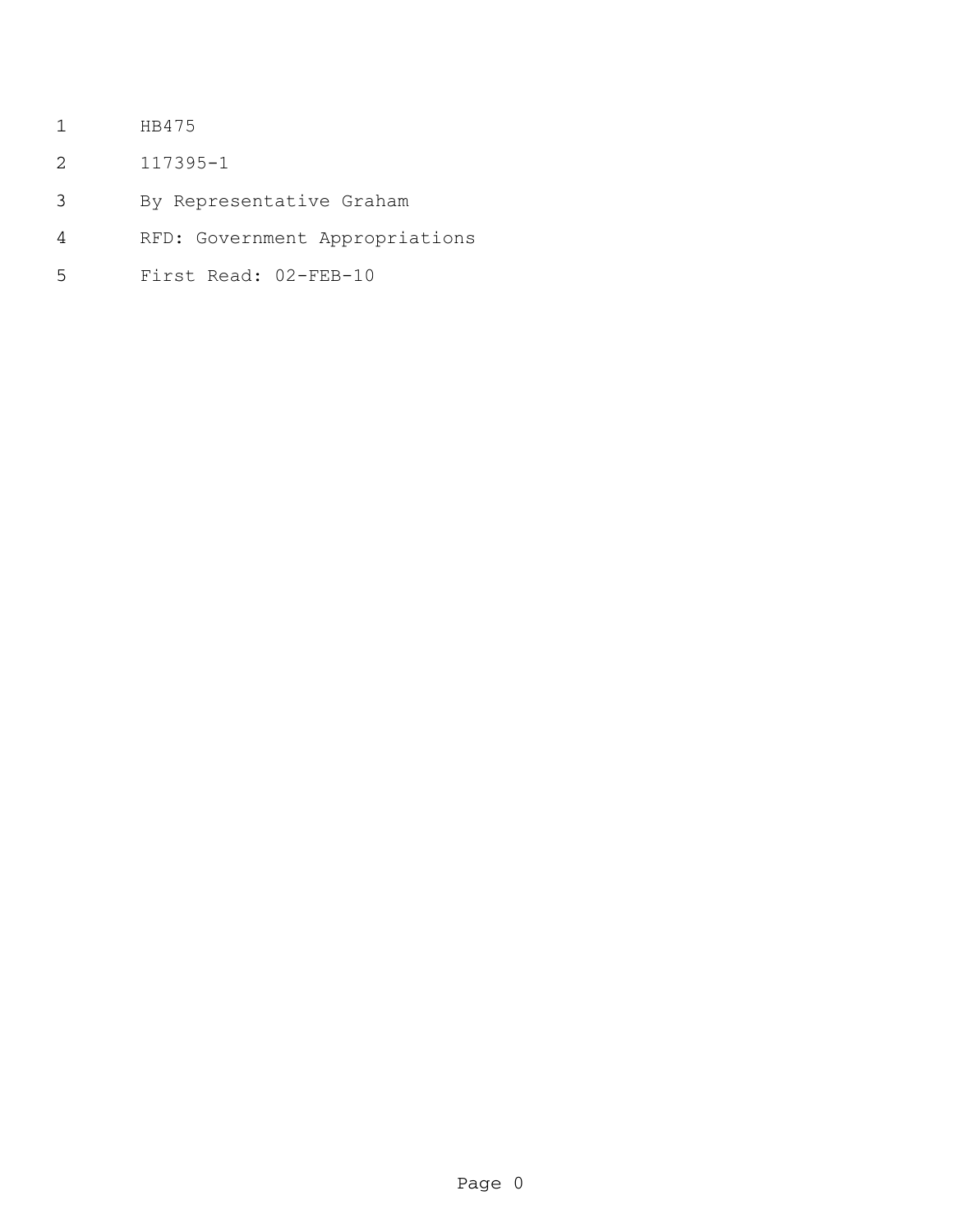| $\mathbf{1}$   | 117395-1:n:02/01/2010:DA/mfp LRS2010-691                      |
|----------------|---------------------------------------------------------------|
| $\overline{2}$ |                                                               |
| 3              |                                                               |
| 4              |                                                               |
| 5              |                                                               |
| 6              |                                                               |
| 7              |                                                               |
| 8              | This bill would add a new Article 44 to<br>SYNOPSIS:          |
| $\overline{9}$ | Chapter 9 of Title 41 of the Code of Alabama 1975,            |
| 10             | to provide for the creation of the Creek War and              |
| 11             | War of 1812 Bicentennial Commission. This bill                |
| 12             | would provide for the purpose, membership, powers,            |
| 13             | duties, operations, and termination of the                    |
| 14             | commission.                                                   |
| 15             |                                                               |
| 16             | A BILL                                                        |
| 17             | TO BE ENTITLED                                                |
| 18             | AN ACT                                                        |
| 19             |                                                               |
| 20             | To add Article 44 to Chapter 9 of Title 41 of the             |
| 21             | Code of Alabama 1975, to create the Creek War and War of 1812 |
| 22             | Bicentennial Commission; to make legislative findings; to     |
| 23             | provide definitions; to provide for the purpose, membership,  |
| 24             | powers, duties, and operations of the commission; to provide  |
| 25             | for expenses subject to available funds; and to provide for   |
| 26             | termination of the commission.                                |
| 27             | IT ENACTED BY THE LEGISLATURE OF ALABAMA:<br>BЕ               |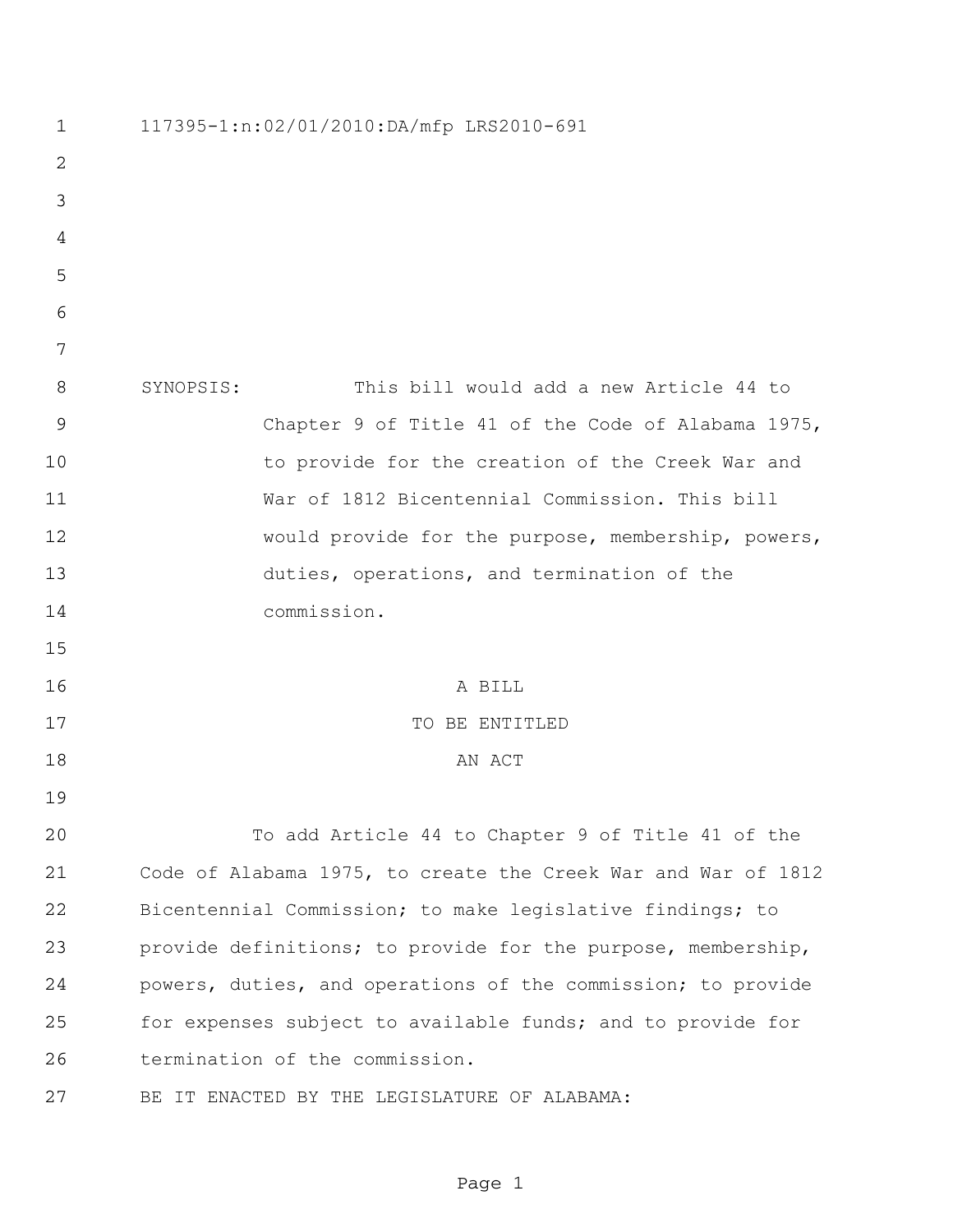Section 1. Article 44 is added to Chapter 9 of Title 41 of the Code of Alabama 1975, to read as follows: Article 44. §41-9-1060. There is hereby created and established the Creek War and War of 1812 Bicentennial Commission.

§41-9-1061.

 The Legislature of Alabama makes the following findings:

 (1) Because the onset and subsequent activities of the Creek War and the War of 1812 were seminal events for our young nation, and especially for the area that would become the State of Alabama, it is important for this state to commemorate the historical activities and people of this era.

 (2) At the onset of the War of 1812, the lands comprising the future State of Alabama were a part of the Mississippi territory, the Kingdom of Spain, and the Cherokee, Chickasaw, Choctaw, and Creek Indian Nations. At the time of the outbreak of the War of 1812, the Creek nation was on the verge of civil conflict, which broke out in early 1813. When the Creek National Council called on the United States for assistance in fighting the Red Stick insurgents, the Creek civil war quickly became an American-Creek war, and Red Stick Creeks sought British assistance against their adversaries. In the ensuing conflict, the United States and its Indian allies won victories against Red Stick forces, conquered Spanish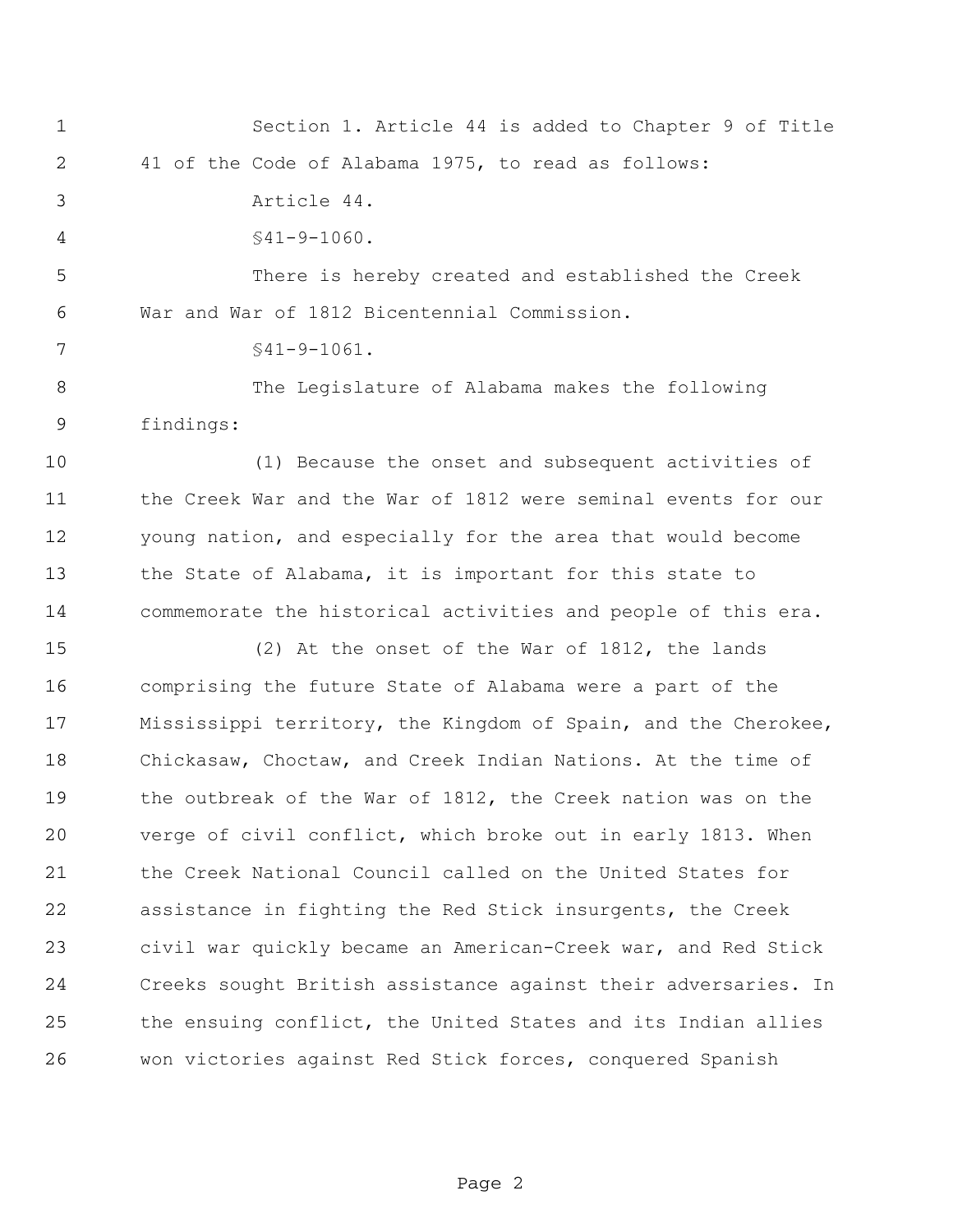territory, and twice defended the Alabama coastline against British-led invasions.

 (3) The Creek War and the War of 1812 were distinguished by a number of significant battles. Battles, campaigns, encampments, and expeditions took place in every part of the state, with American armies from Georgia, Tennessee, and the Mississippi territory converging on the central part of the state. Naval activity also occurred in Mobile Bay. These battles and troop movements exposed the lands of the future State of Alabama to potential settlers.

 (4) Among the most prominent battles were the Fort Mims Massacre, an action by Red Stick insurgents that galvanized American public opinion in support of a war against 14 the Creeks; the Battle of Horseshoe Bend, in which Andrew Jackson's forces won a decisive victory against the Creeks, thereby ending the Creek War and securing for Jackson the 17 status of national war hero and propelling him to fame; the defeat of the British in their attempt to take Mobile Bay, thereby delaying the British campaign to take New Orleans and allowing time for American armies to prepare for defenses in that city; and the final large-scale military action of the War of 1812 that took place at Fort Bowyer, now called Fort Morgan, more than a month after the Battle of New Orleans.

 (5) As a result of the war, 22,000,000 acres were ceded by the Creek Nation to the United States in the Treaty of Fort Jackson. The majority of this land ultimately became part of the Alabama territory and was later designated as the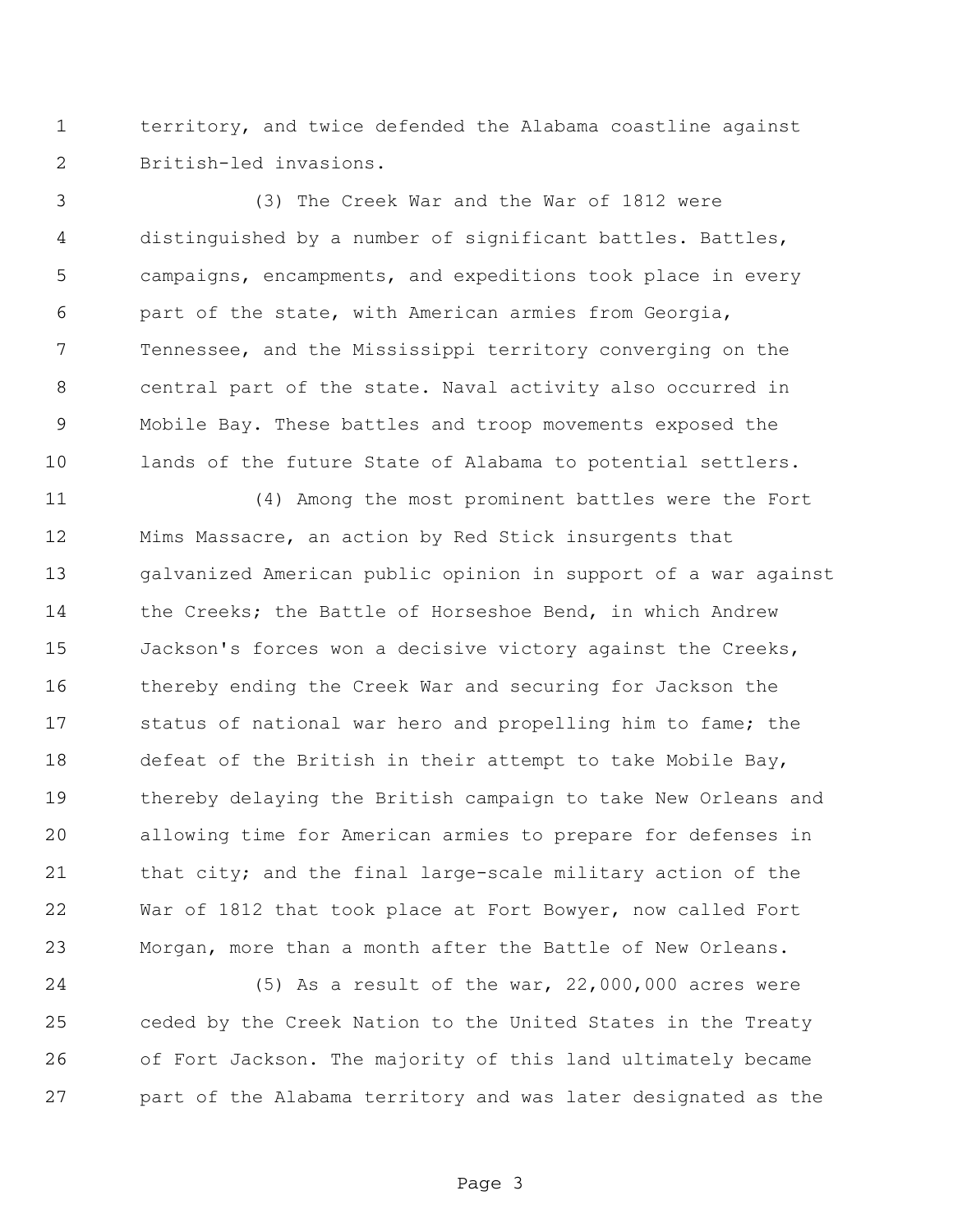State of Alabama. The subjugation of the Creek Indians precipitated a land rush in the newly-ceded lands, leading to the rapid expansion of settlement in Baldwin and Mobile Counties and in the Tennessee Valley.

 (6) Current Alabama counties which saw significant action during the war years were: Autauga, Baldwin, Chambers, Cherokee, Clarke, Clay, Coosa, Dallas, Elmore, Lee, Lowndes, Macon, Madison, Marengo, Marshall, Mobile, Monroe, Montgomery, Morgan, Perry, Randolph, Russell, St. Clair, Talladega, Tallapoosa, Washington, and Wilcox.

 (7) The importance of a bicentennial commemoration has been recognized by other states and by the United States Congress. Commemoration of the period offers an excellent opportunity to enhance educational programs and engender heritage tourism within Alabama. Therefore, it is in the interest of the state to provide and support the appropriate celebrations and commemorative activities to maximize public education and appreciation of significant events in the history of the period.

§41-9-1062.

 For purposes of this article, the following words shall have the following meanings:

 (1) COMMEMORATION. A commemoration of the Creek War and the War of 1812.

 (2) COMMISSION. The Creek War and War of 1812 Bicentennial Commission.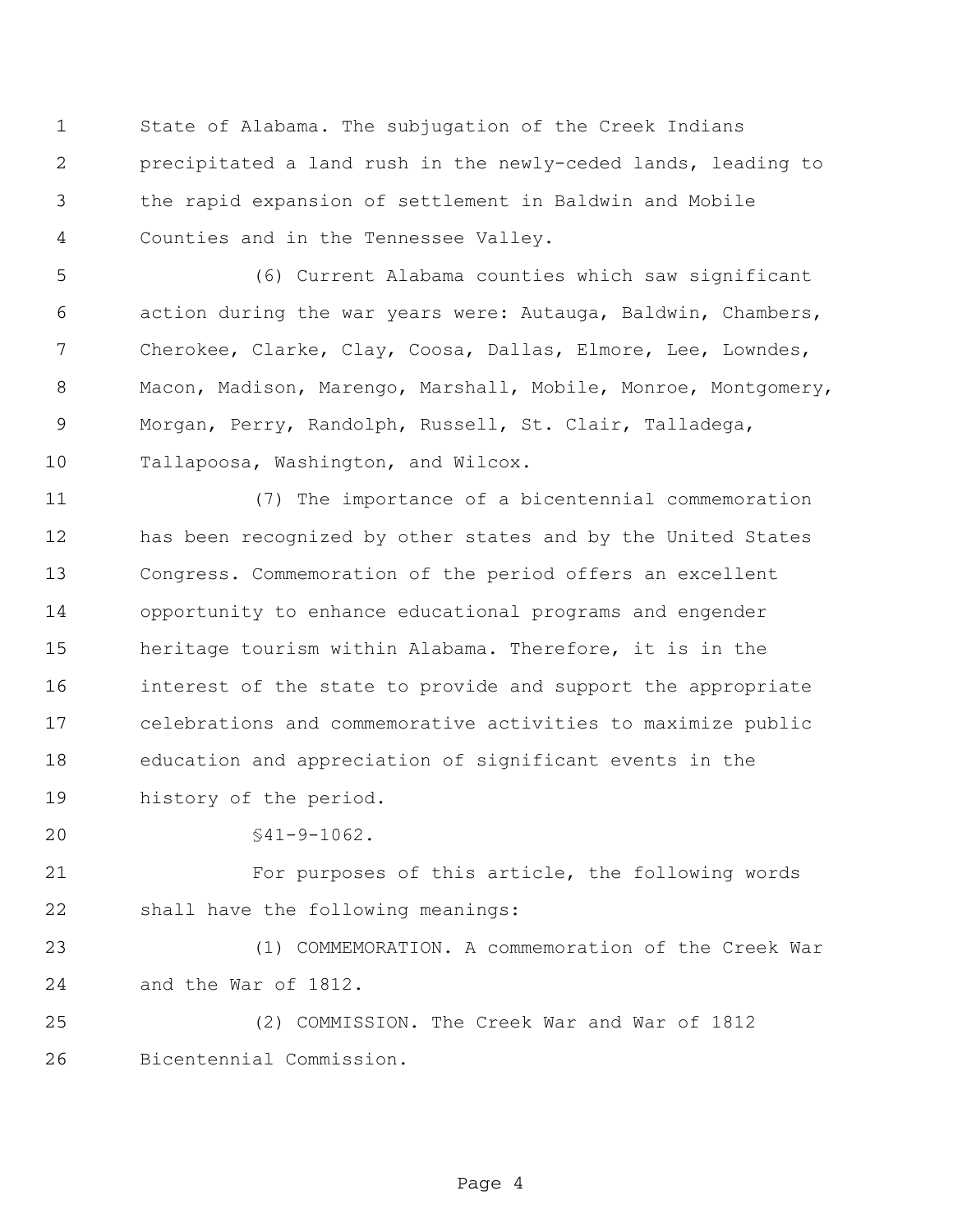(3) COUNTIES. The counties of Autauga, Baldwin, Chambers, Cherokee, Clarke, Clay, Coosa, Dallas, Elmore, Lee, Lowndes, Macon, Madison, Marengo, Marshall, Mobile, Monroe, Montgomery, Morgan, Perry, Randolph, Russell, St. Clair, Talladega, Tallapoosa, Washington, and Wilcox. (4) QUALIFIED RESIDENT. Any resident of the State of Alabama with an interest in, support for, and expertise appropriate to the commemoration. §41-9-1063. (a) The commission shall be composed of 29 members to be appointed by the following: (1) Ten members shall be qualified residents appointed by the commission after consideration of nominations submitted by the county commissions of Autauga, Baldwin, Clarke, Elmore, Macon, Madison, Mobile, Talladega, Tallapoosa, 16 and Washington Counties. (2) Four members shall be qualified residents appointed by the commission after consideration of nominations submitted by the mayors of the City of Alexander City, the City of Huntsville, the City of Mobile, and the City of Montgomery. (3) Two members shall be employees of and appointed by the Alabama Historical Commission. (4) One member shall be an employee of and appointed by the Bureau of Tourism and Travel. (5) One member shall be an employee of and appointed by the Alabama Department of Archives and History.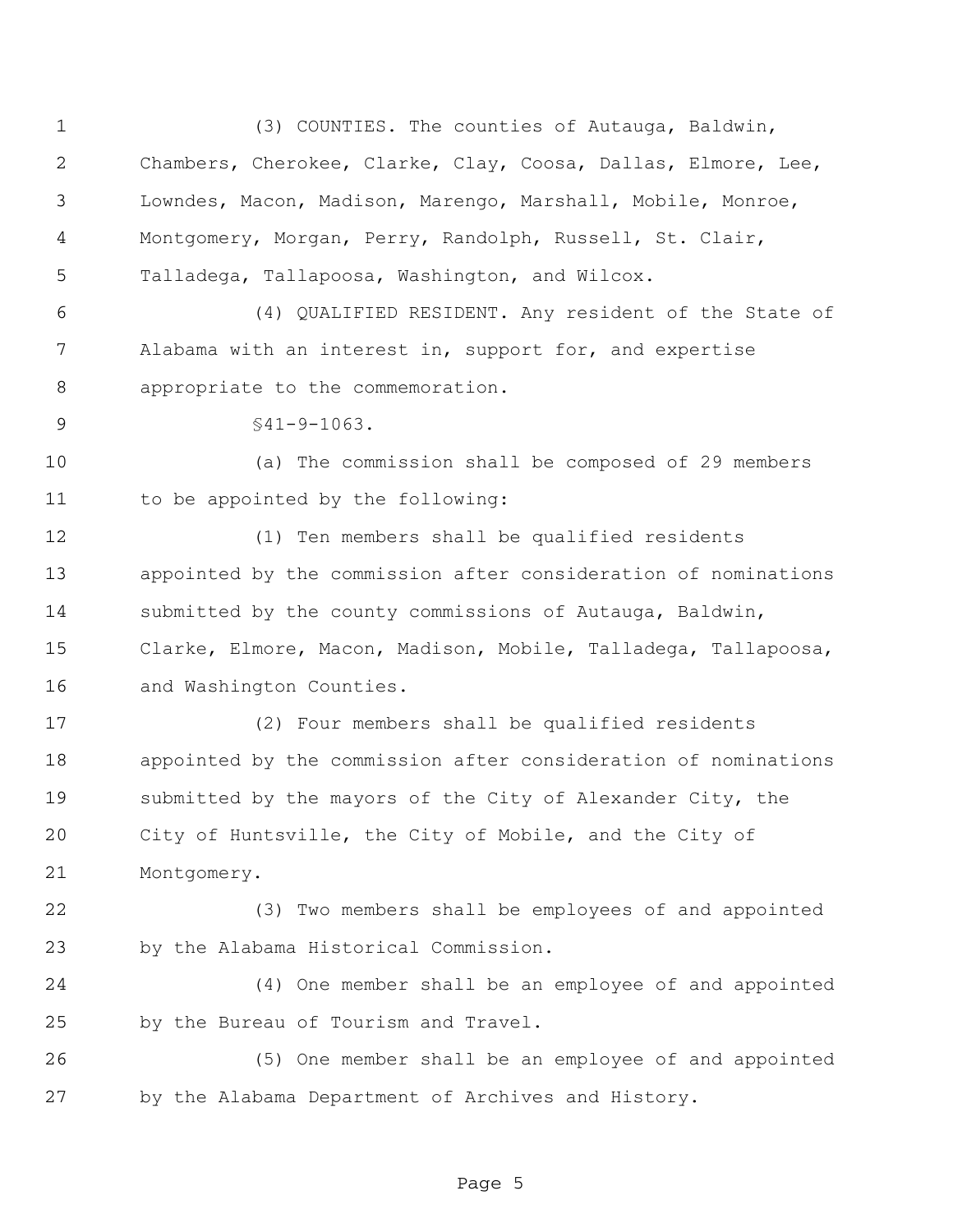(6) One member shall be an employee of and appointed by the Alabama Department of Indian Affairs. (7) One member shall be an employee of, and appointed by the Department of Conservation and Natural Resources. (8) One member shall be an employee of and appointed by the Alabama Department of Education. (9) One member shall be an employee of and appointed by the Horseshoe Bend National Military Park. (10) One member shall be appointed by the Alabama Historical Commission. (11) One member shall be appointed by the Poarch Band of Creek Indians. (12) One member shall be appointed by the Alabama Archaeological Society. (13) One member shall be appointed by the Alabama Association of Historians. (14) One member shall be appointed by the Historic Chattahoochee Commission. (15) One member shall be appointed by the Alabama Black Heritage Council. (16) One member shall be appointed by the Alabama Humanities Foundation. (b) Members of the commission shall be appointed to reflect the racial, gender, geographic, urban/rural, and economic diversity of the State of Alabama.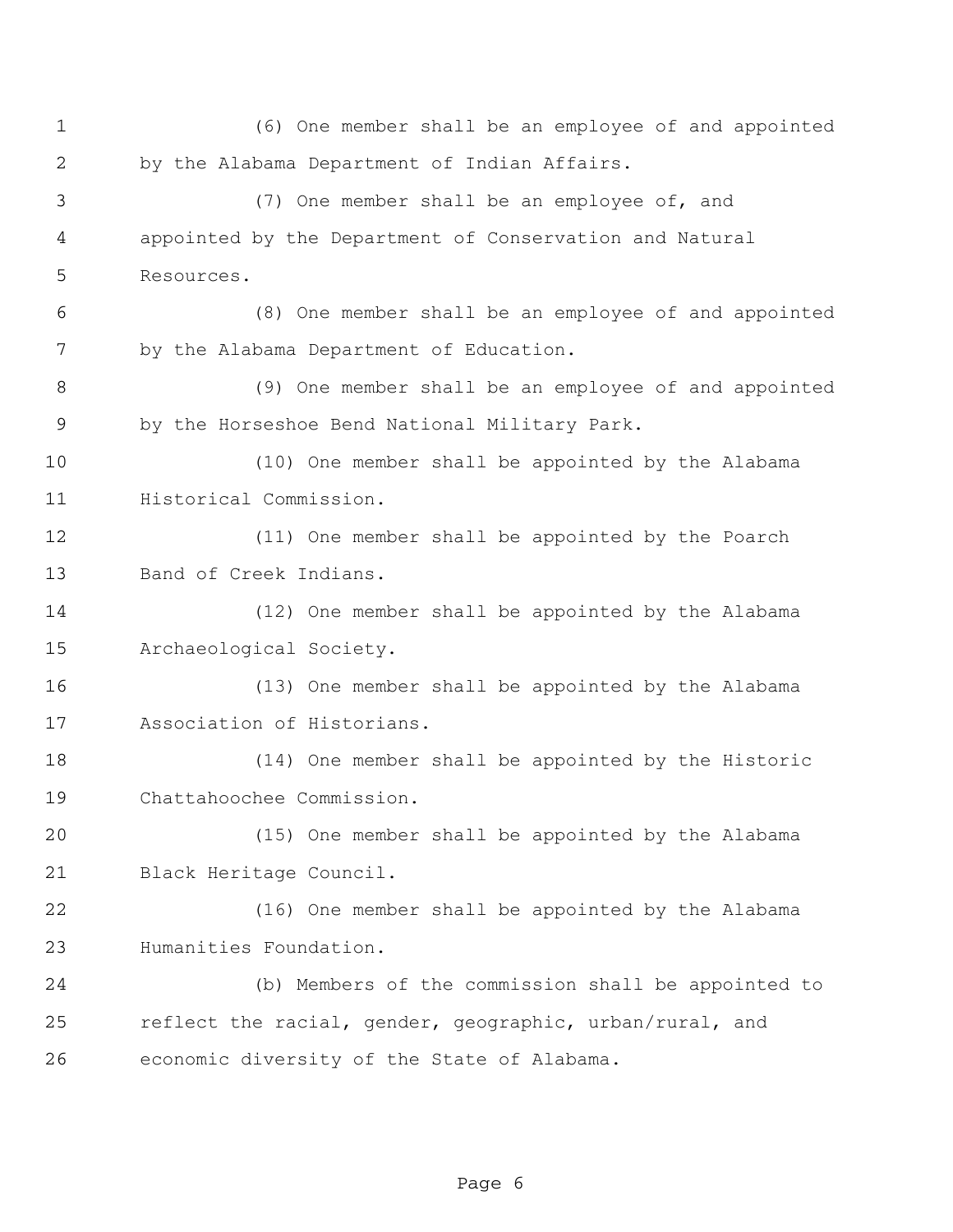(c) The members of the commission shall be appointed 120 days after the effective date of this act. A person appointed to the commission shall serve until written notice is given to the chair by the appointing authority that the appointment is no longer effective, or until the commission determines that such appointment is no longer effective.

 (d) Members shall be appointed for the life of the commission.

 (e) A vacancy on the commission shall not affect the powers of the commission and shall be filled in the same manner as the original appointment for any unexpired term.

 (f) The commission shall act on an affirmative vote of a majority of the members of the commission attending a meeting of the commission for which notice was provided pursuant to subsection (g). Members of the commission may participate in any meeting of the commission by means of a conference telephone or similar communications equipment by means of which all persons participating at the meeting can hear each other at the same time, and participation by such means shall constitute presence in person at a meeting.

 (g) Notice of the time, day, and place of all meetings of the commission shall be given to all members of the commission in person or by telephone, mail, e-mail, or facsimile, by or at the direction of the chair or the vice chair. If the notice is sent by mail, it shall be deposited in the United States post office as first class mail or with a private mail carrier for overnight delivery, postage prepaid

Page 7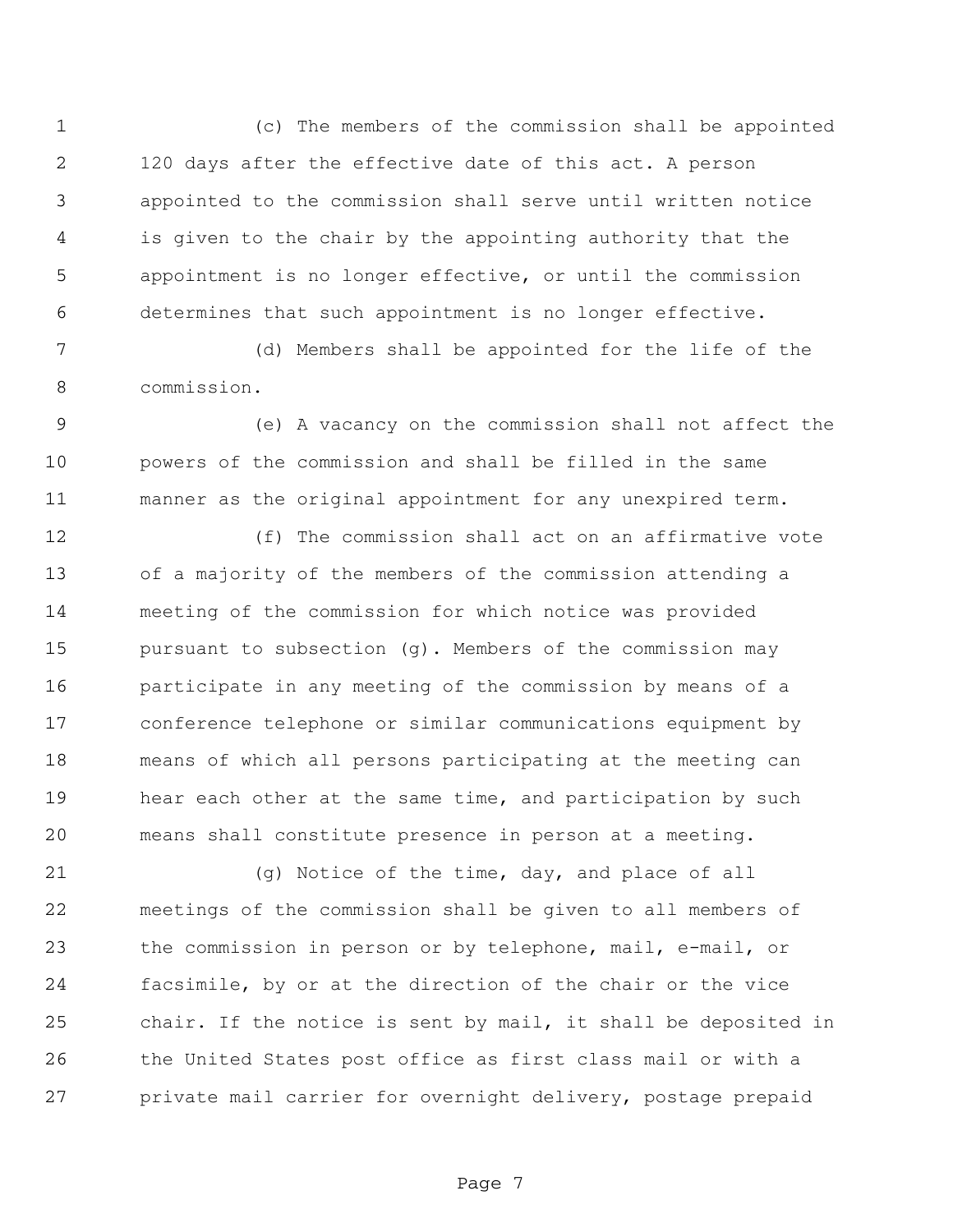and addressed to the member at his or her address as it appears on the records of the commission, at least five days before the day of the meeting. If the notice is sent by any other method or is delivered in person, the notice shall be sent or delivered at least 48 hours before the meeting.

 (h) The commission shall select a chair and a vice chair from among the members of the commission.

 (i) The commission shall hold an initial meeting within 150 days after the effective date of this act.

 (j) During the years 2010 and 2011, there shall be no fewer than three meetings of the commission per year at the call of the chair or a majority of the members of the commission.

 (k) During the years 2012 through 2015, there shall be no fewer than two meetings of the commission per year at the call of the chair or a majority of the members of the commission.

§41-9-1064.

 Subject to available funds, the commission shall do all of the following:

 (1) Plan, develop, execute, coordinate, and assist in programs, observances, studies, and activities commemorating the historic events associated with the Creek War and War of 1812.

 (2) Facilitate and encourage the commemoration throughout the state.

Page 8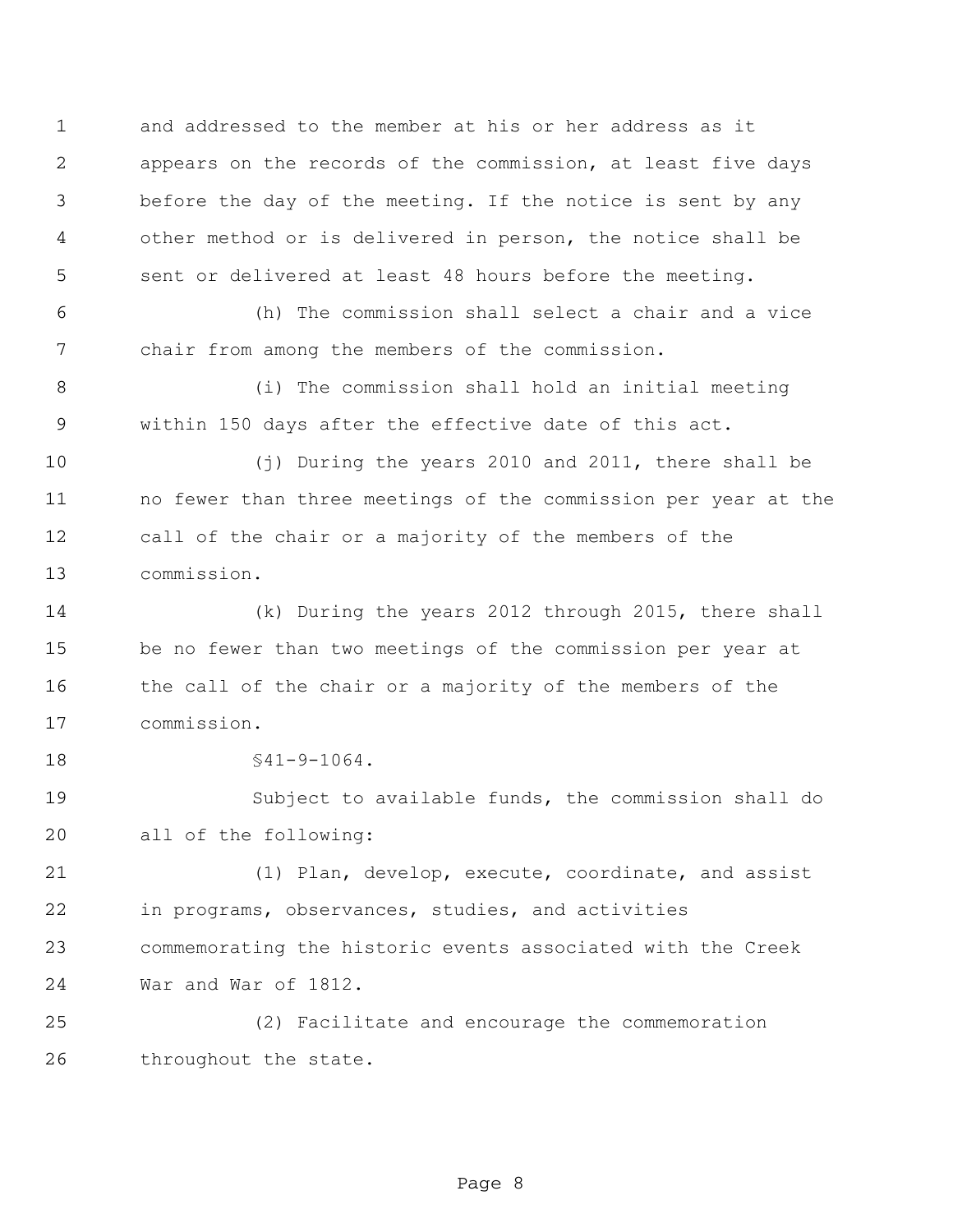(3) Lead in the establishment of a statewide observance of the Creek War and War of 1812 by complementing, cooperating with, and providing assistance to the programs and activities of the various counties and organizations involved in the commemoration.

 (4) Encourage observances benefiting the diverse population of the state by interacting with all of the natural and cultural treasures of the state.

 (5) In cooperation with the appropriate federal agencies, and through archival and archaeological research, the commission may work with the state archaeologist to update and augment the inventory and assessments of the archaeological and historic sites enumerated in the state-developed and National Park Service American Battlefield Protection Programs to also reflect historic sites that are not associated with battles.

 (6) Encourage and assist in the preparation of printed books, electronic web pages, and associated educational material.

 (7) Encourage and welcome international involvement in celebrations and observances and cooperate and coordinate with the National War of 1812 Bicentennial Commission and commissions in other states.

 (8) Cooperate with and assist the Alabama Bureau of Tourism and Travel in developing maps and other material to encourage heritage-related tourism during the commemoration period, with such cooperation extended to counties and

Page 9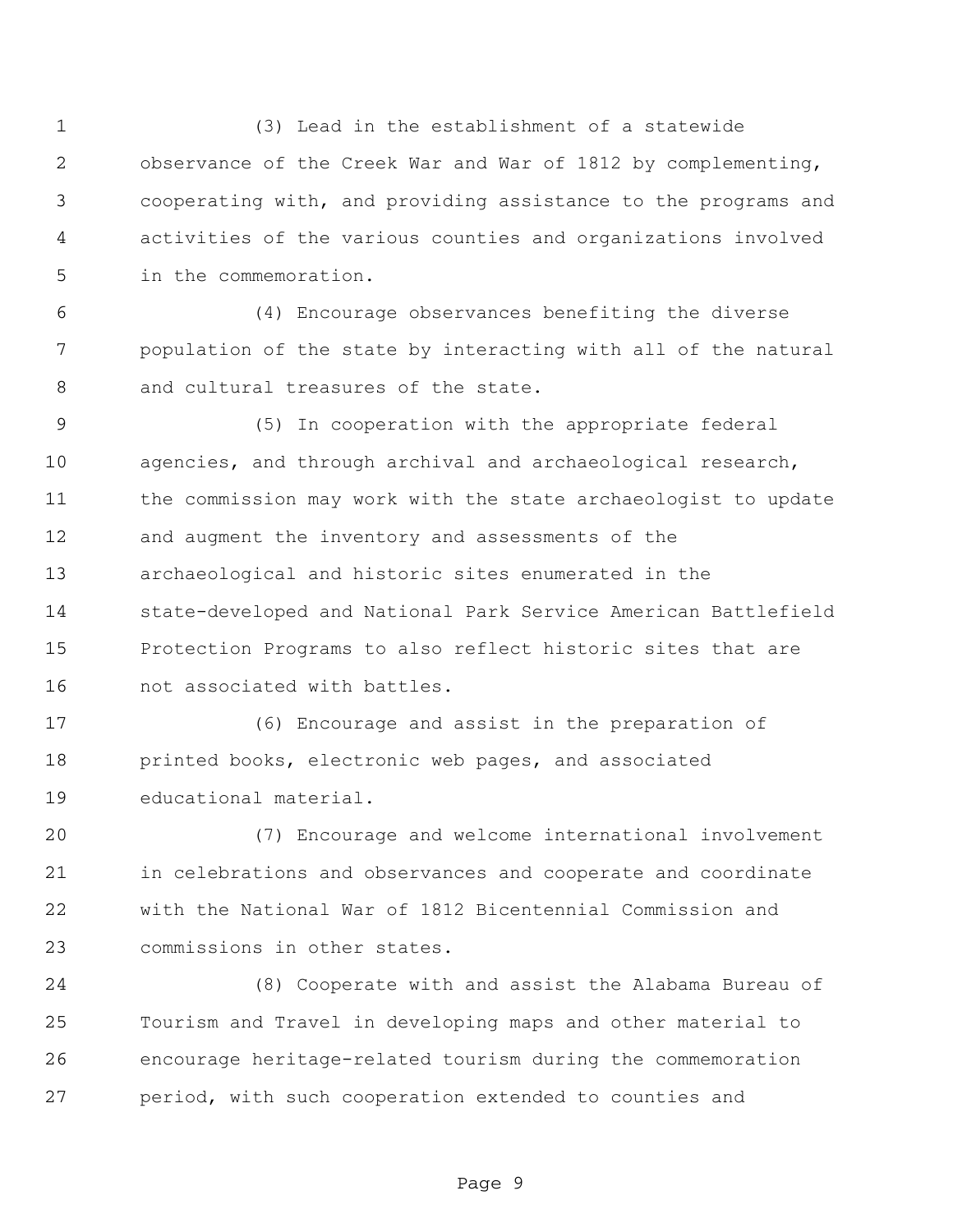municipalities through chambers of commerce, convention and visitors bureaus, and similar agencies.

 (9) Seek out and encourage national and regional groups to hold events and living history gatherings.

 (10) Coordinate with appropriate private, municipal, county, regional, and federal agencies including the National Park Service and the federal Department of Defense.

 (11) Encourage agencies and groups throughout the state to organize and participate in the commemoration.

 (12) Encourage civic, patriotic, historical, educational, religious, economic, tourism, and other organizations throughout the state to expand the understanding and appreciation of the significance of the Creek War and War of 1812.

 (13) Coordinate with the States of Mississippi, Georgia, Louisiana, Tennessee, North Carolina, South Carolina, and Florida to exchange information, present beneficial joint programs, encourage tourism, and educate students and the public.

 (14) Provide a calendar of events to the Departments of Education and Tourism and Travel no later than six months prior to the commemoration.

 (15) Work with the Department of Archives and History and state colleges and universities to design, develop, and provide, during the designated commemoration period for the purpose of promoting education and tourism, a website that shall include a calendar of statewide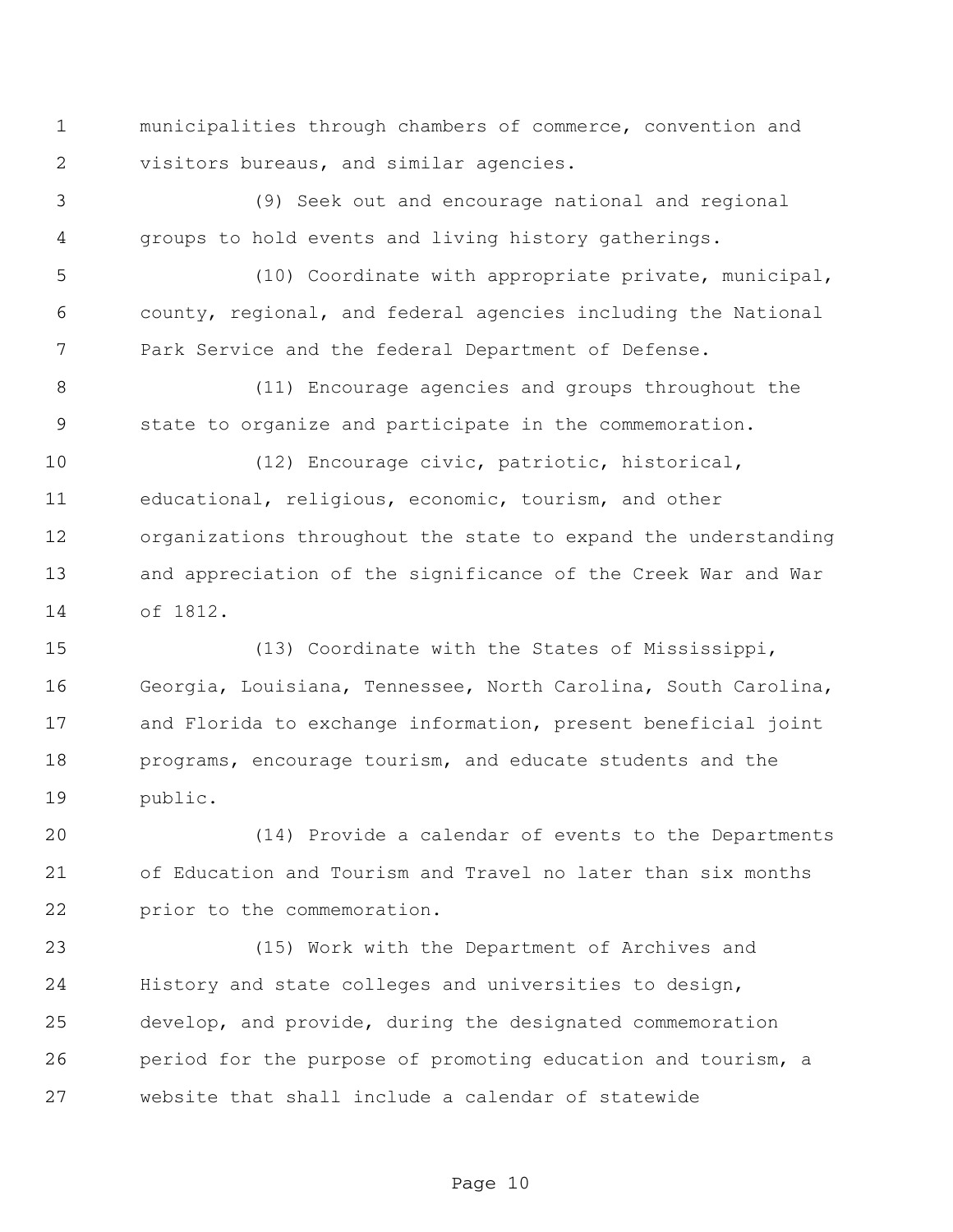commemoration festivities, an explanation of events preceding and associated with the Creek War and War of 1812 in Alabama, and a selection of documents and maps from the period in order to make the wealth of historical resources of the state easily accessible to the general public and schools.

 (16) Collaborate with the Department of Archives and History to design, develop, and provide an exhibit or exhibits to interpret the events of the period for the educational and informational benefit of the citizens and tourists of Alabama.

 (17) Collaborate with the State Archaeologist to update and enhance the inventory of significant archaeological sites and structures associated with the commemorative period 13 and, upon completion of the list, execute surveys necessary for the identification and potential preservation of the sites.

 (18) Cooperate with the Department of Tourism and Travel, state historians, regional and local agencies, and the State Archaeologist to produce a Bicentennial Trail map to be available for public distribution no later than January 1, 2012.

 (19) Direct a state historian to compile for distribution to appropriate state historic sites and Alabama schools a pamphlet including the biographies of notable War of 1812-era Alabamians, including citizens, military figures, political figures, Indian leaders, and namesakes for Alabama counties.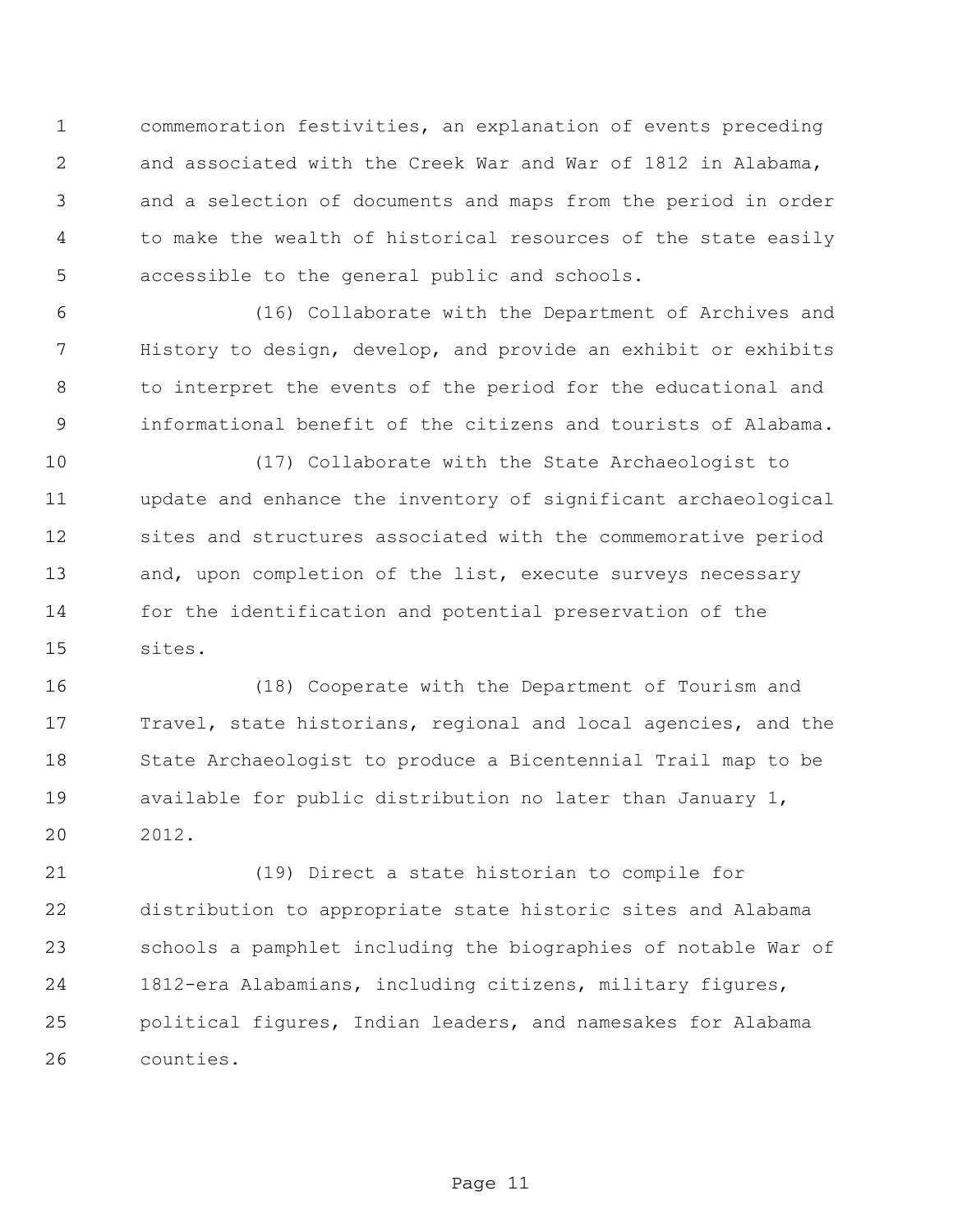(20) Ensure that commemorations provide a lasting legacy and long-term public benefit leading to the protection of the resources associated with the era.

 (21) Cooperate and coordinate with other state and national archives, museums, and repositories holding pertinent Alabama-associated artifacts, images, and documents to secure loans and exhibits of the materials in Alabama during the commemoration period.

 (22) Cooperate and coordinate with the Department of Transportation to mark and interpret the Old Federal Road route.

 (23) Cooperate and coordinate with the Alabama Humanities Foundation to establish a speakers' bureau of experts and publicize the experts to communities across the state.

 (24) Cooperate with the Department of Education, the Department of Archives and History, state colleges and universities, and the Alabama Humanities Foundation to encourage and support the development of teaching materials and teacher workshops related to the Creek War and War of 1812 in Alabama.

 (25) Prepare a strategic plan and annual performance plans for any activity carried out by the commission.

 (26) Solicit, accept, use, and dispose of gifts or donations of money, services, and real and personal property related to its mission.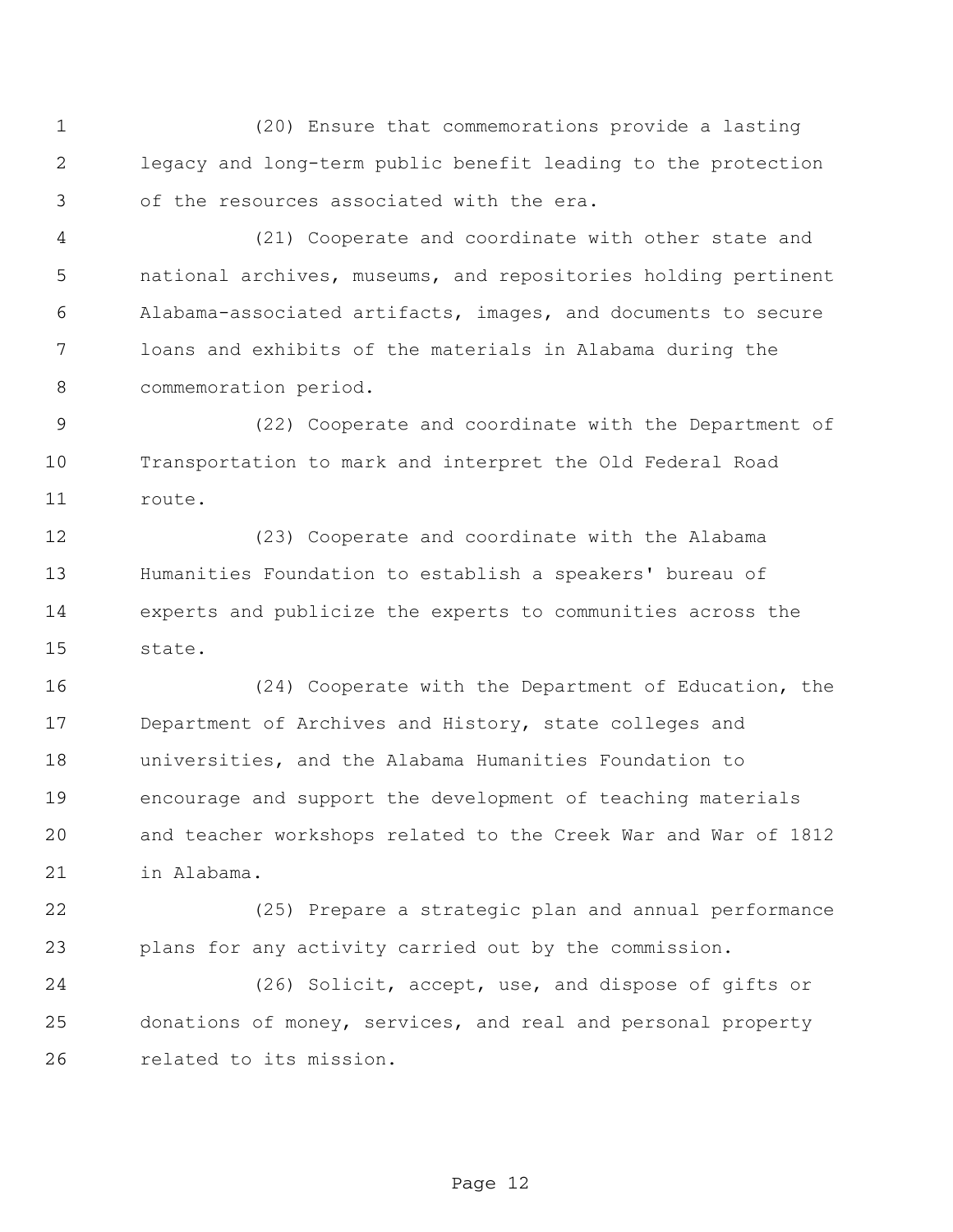(27) Appoint an advisory committee as the commission deems necessary.

 (28) Authorize any member or employee of the commission to take any action the commission is authorized to undertake.

 (29) Use the United States mails in the same manner and under the same conditions as other agencies of the state government.

 (30) Use the printing and other state resources in the same manner and under the same conditions as other agencies of the state government.

 (31) Make grants to communities, nonprofit commemorative commissions, educational institutions and organizations, and research and scholarly organizations to develop programs and products to assist in researching, publishing, marketing, and distributing information relating to the commemoration.

18 (32) Secure supplies, services, and property.

 (33) Make or enter into contracts, leases, or other legal agreements not to extend beyond the termination date of the commission.

 (34) Secure directly from a state agency such information as the commission considers to be necessary to carry out its mission and, upon request of the chair of the commission, the head of the agency shall provide information to the commission.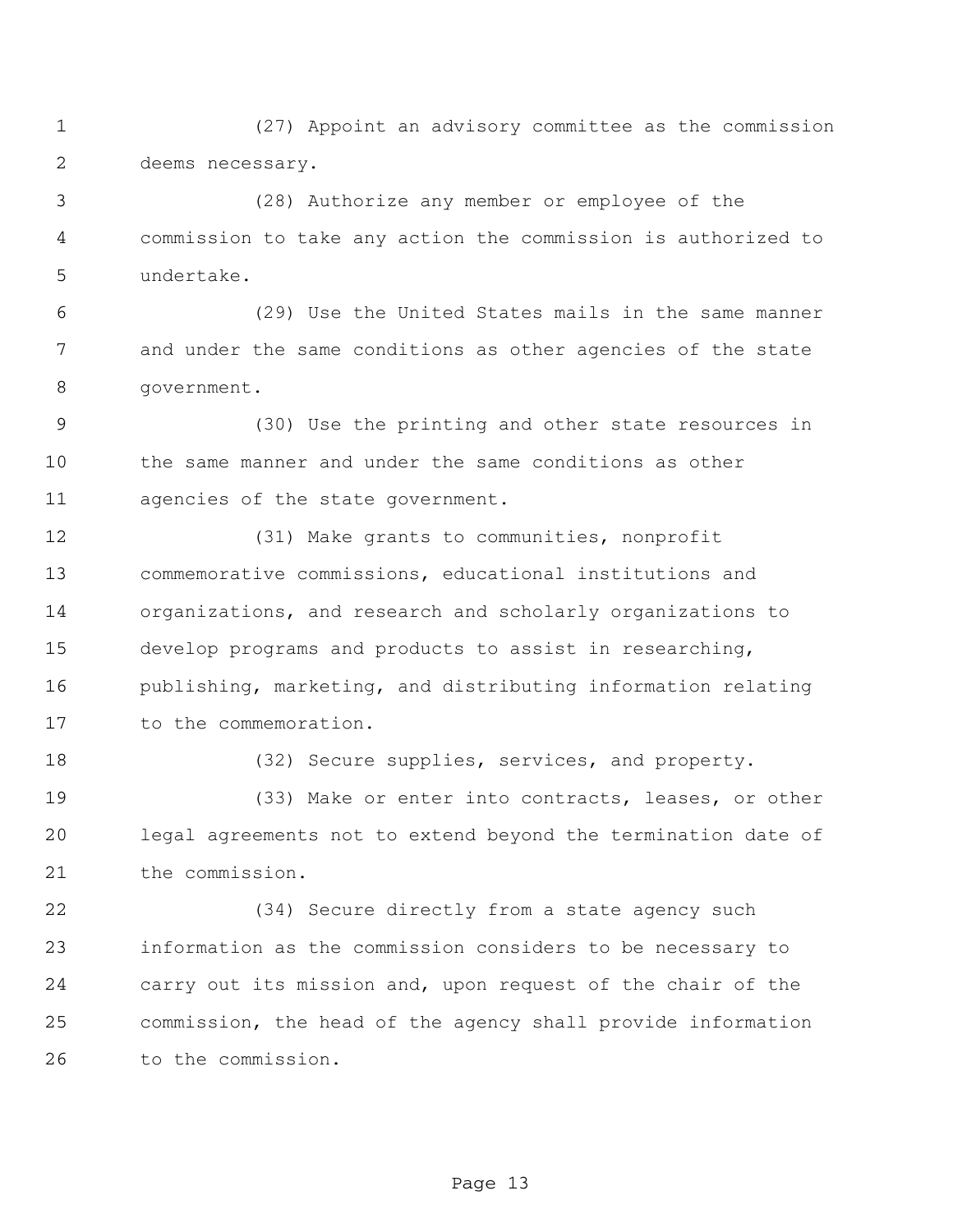(35) Have any other powers the commission deems necessary to commemorate the Creek War and War of 1812.

 (36) Receive and expend any funds, including state funds which are appropriated to the commission.

(37) Employ state employees.

 Notwithstanding the above powers, the commission shall have no authority to obligate state funds or to require any unit of state or local government to expend or obligate funds. Any provision of this article that shall make any power or duty of the commission subject to availability of funding, the provision shall be intended to make the exercise of such power or duty contingent on the commission having received grants, donations, or contract funds sufficient for such purpose.

§41-9-1065.

 (a) No later than September 30, 2015, the commission shall submit a report to the Department of Examiners of Public Accounts that includes all of the following:

 (1) A summary of the activities of the commission. (2) A final accounting of any funds received or expended by the commission.

 (3) The final disposition of any historically significant items or other items acquired by the commission.

 (b) The commission shall terminate upon submission of the final report pursuant to subsection (a).

 (c) No later than the date of termination of the commission, the commission shall transfer any documents,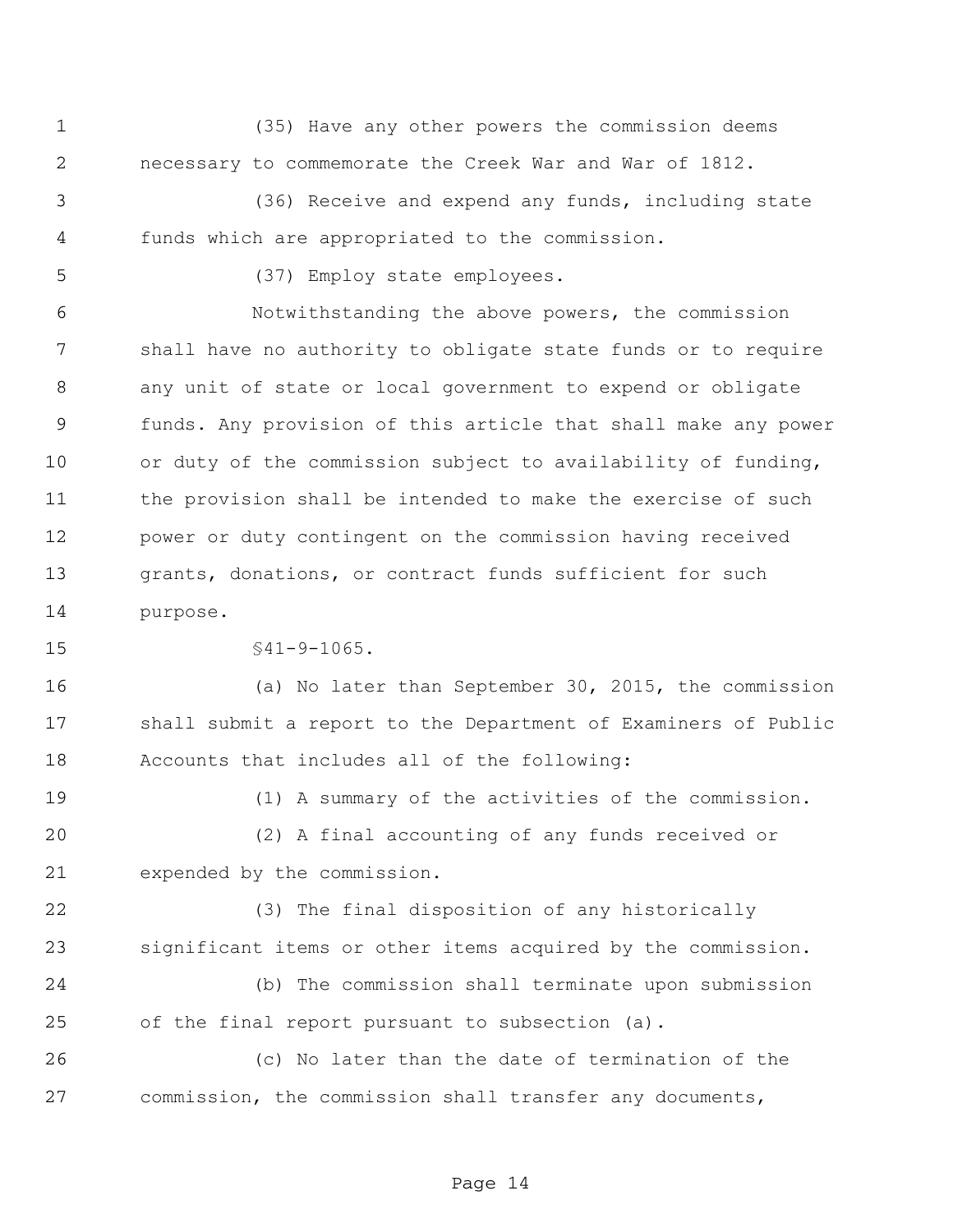materials, books, manuscripts, miscellaneous printed matter, memorabilia, relics, and exhibits and any materials donated to the commission that relate to the Creek War and War of 1812 to the Alabama Department of Archives and History, which may de-accession any of these materials that do not conform with its mission. Following the termination of the commission, the Alabama Department of Archives and History may continue any of 8 the initiatives and purposes of the commission. Items produced for sale by the commission shall be transferred to the Alabama Historical Commission and the Alabama Department of Archives and History for use at its retail outlets.

 (d) Any funds held by the commission on the date of termination shall be deposited into the State General Fund. §41-9-1066.

 (a) Except as provided in subsection (b), all members of the commission shall serve without compensation.

 (b) A member of the commission who is an official or employee of the State of Alabama shall serve without compensation and shall receive his or her compensation for his or her employment or official duties.

 (c) Subject to available funds, a member of the commission shall be allowed travel expenses within the guidelines established by the State of Alabama for state employees and officials.

 (d) Subject to available funds, the chair of the commission, without regard to Merit System laws and regulations, may appoint and terminate an executive director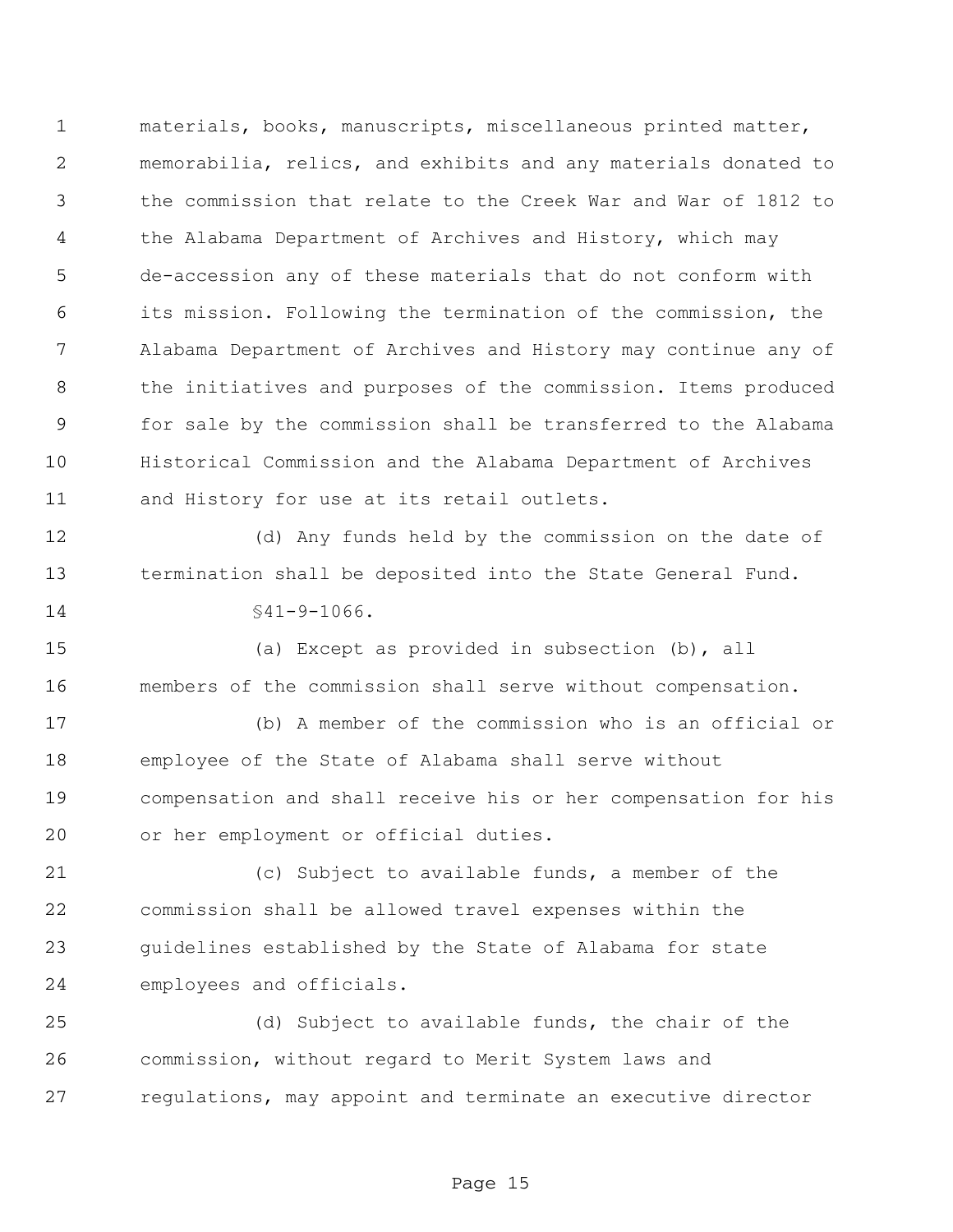and such other additional personnel as shall be necessary to enable the commission to perform the duties of the commission. The employment of an executive director shall be subject to confirmation by the commission. The chair of the commission may fix the compensation of the executive director and other personnel without regard to the provisions of the law relating to classification of positions, general schedule pay rates, and any provisions of the state Merit System, but only upon the approval of the commission.

 (e) At the request of the commission and subject to available funds, the head of any state agency may assign, on a reimbursable or nonreimbursable basis, any of the personnel of such agency to the commission to assist the commission in carrying out the duties of the commission under this article. The assignment of an employee shall be without loss of Merit System status or privilege. Any city and any county may assign personnel on similar terms and conditions. Notwithstanding the foregoing sentences of this subsection, the commission shall receive administrative support from the Alabama Historical Commission on a nonreimbursable basis.

 (f) The commission may accept and use voluntary and uncompensated services as the commission determines necessary.

 (g) Nothing in this article shall be construed to require any state appropriations.

§41-9-1067.

 (a) The commission and all contracts made by it shall be exempt from all laws of the State of Alabama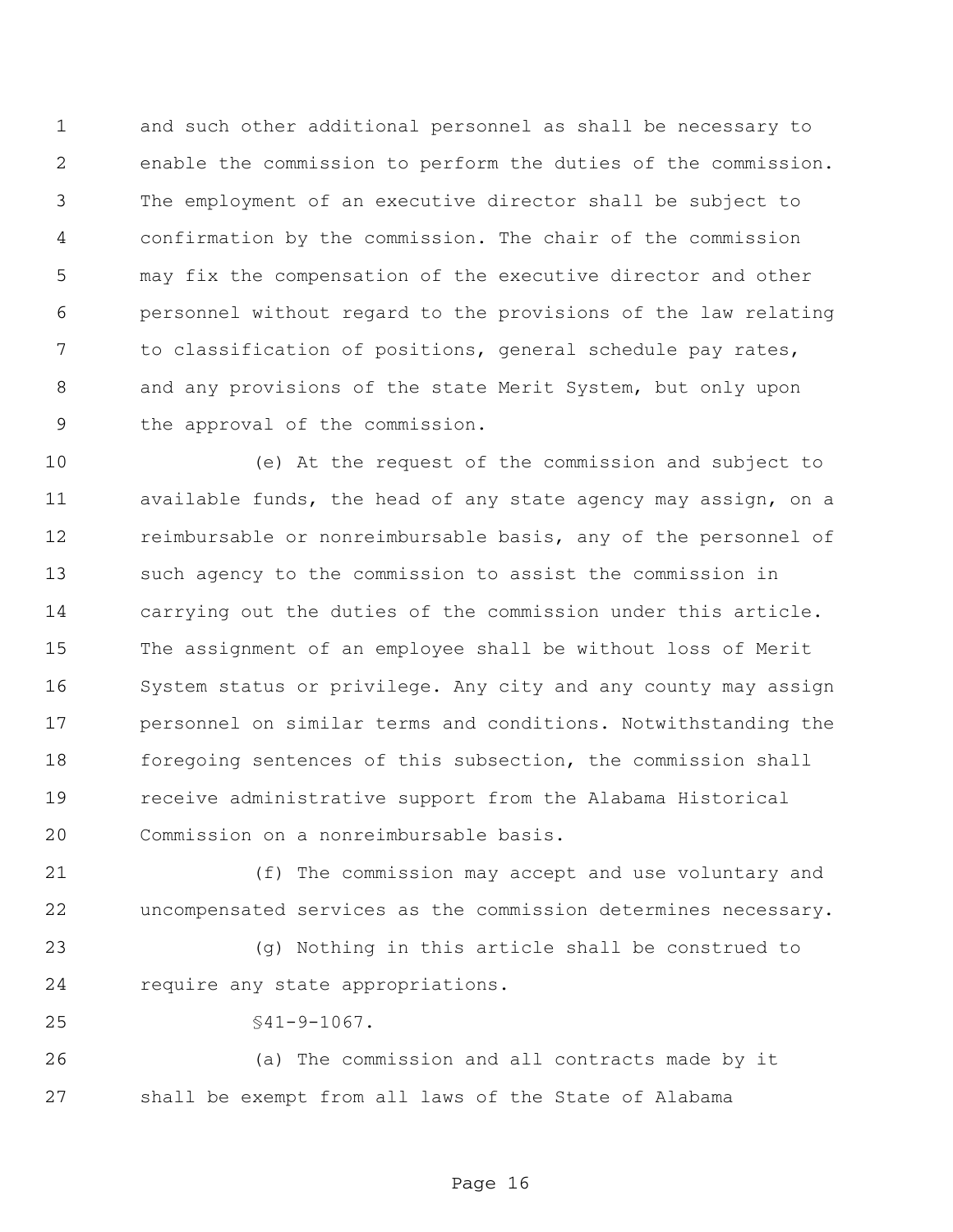requiring competitive bids in connection with contracts, including, without limitation, Chapter 16 of Title 41 of the Code of Alabama 1975.

 (b) The commission shall not be subject to Article 3 of Chapter 15 of Title 9 of the Code of Alabama 1975, regardless of the prior ownership of any property or interest therein to be disposed of in any fashion by the commission.

 (c) The commission shall not be subject to the Open Meetings Act codified at Chapter 25A of Title 36 of the Code of Alabama 1975 nor to any public record requirements of the state, including without limitation, Chapter 12 of Title 36 and Chapter 13 of Title 41 of the Code of Alabama 1975.

 (d) The commission shall not be subject to the Alabama Administrative Procedure Act codified at Chapter 22 of Title 41 of the Code of Alabama 1975.

 (e) Members of the commission shall not be subject to Chapter 25 of Title 36 merely because of their service on the commission or because of the reimbursement of travel expenses provided in Section 41-9-1066(c) of this act. However, compensated employees of the commission shall be subject to Chapter 25 of Title 36 of the Code of Alabama 1975, so long as they are not employed in maintenance, clerical, secretarial, or other similar positions.

 (f) The commission shall be exempt from all state and local taxes and assessments.

 (g) Members and employees of the commission shall be immune from civil liability and shall not be liable for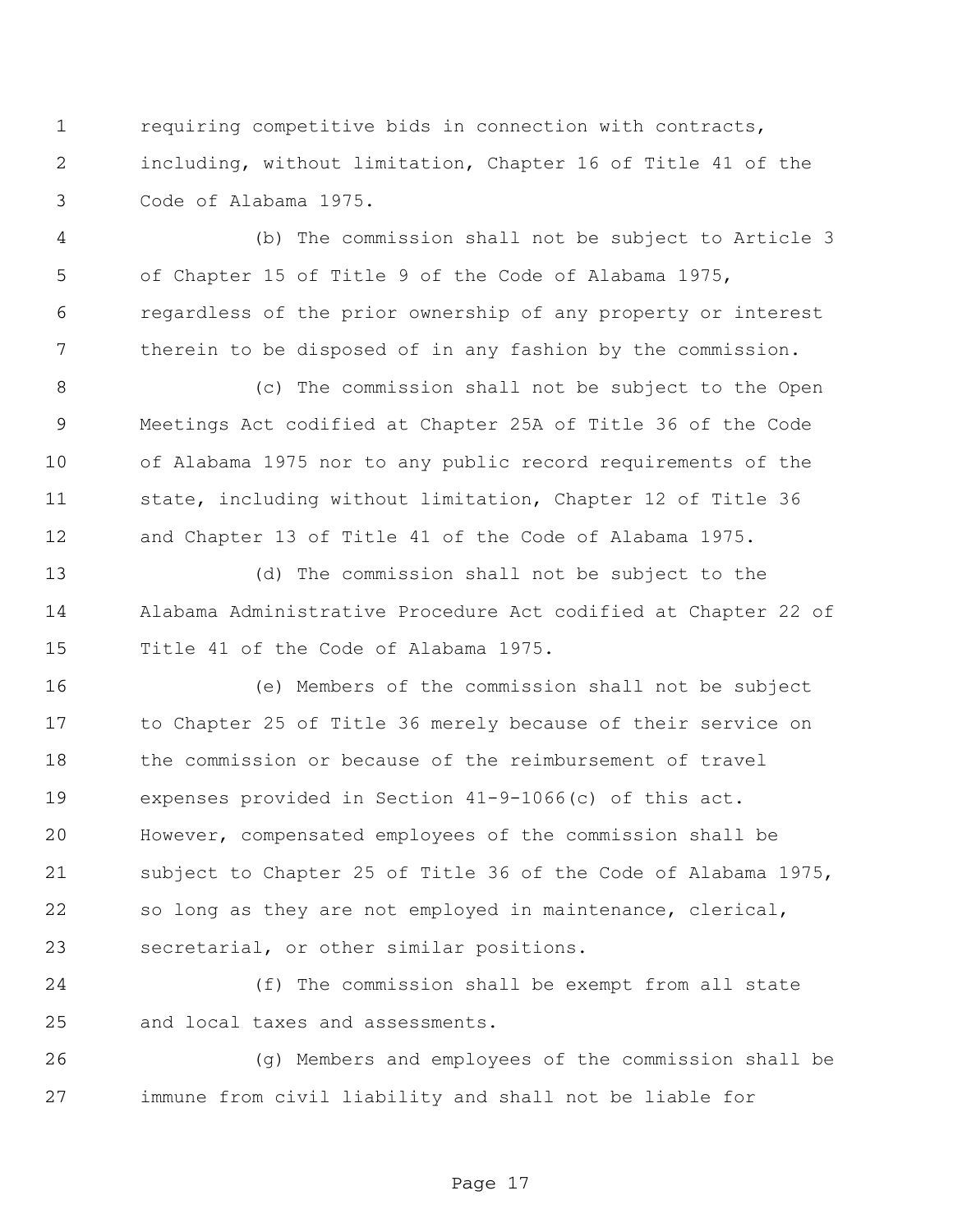damages when performing their duties under this article. The Attorney General shall represent members of the commission and the employees of the commission in litigation filed because of the performance of their duties under this article.

 (h) Subject to available funding, the commission shall hire an independent certified public accounting firm to examine its books and records and render a written audit report annually.

 (i) No part of the net earnings of the commission remaining after payment of its expenses shall inure to the benefit of any private entity or person.

12 (j) The commission, by resolution legally adopted to conform to rules prescribed by the Board of Control of the State of Alabama Employees' Retirement System, may elect to have its employees become eligible to participate in the State of Alabama Employees' Retirement System. The commission may similarly agree that its employees shall be subject to state insurance on the same basis as other state employees of the Alabama Historical Commission.

 (k) Notwithstanding any other provisions of this act, the members of the commission, all employees, and any contracts entered into by the commission shall reflect the racial, gender, geographic, urban/rural, and economic diversity of the state.

 Section 2. If a court of competent jurisdiction adjudges invalid or unconstitutional any clause, sentence, paragraph, section, or part of this act, such judgment or